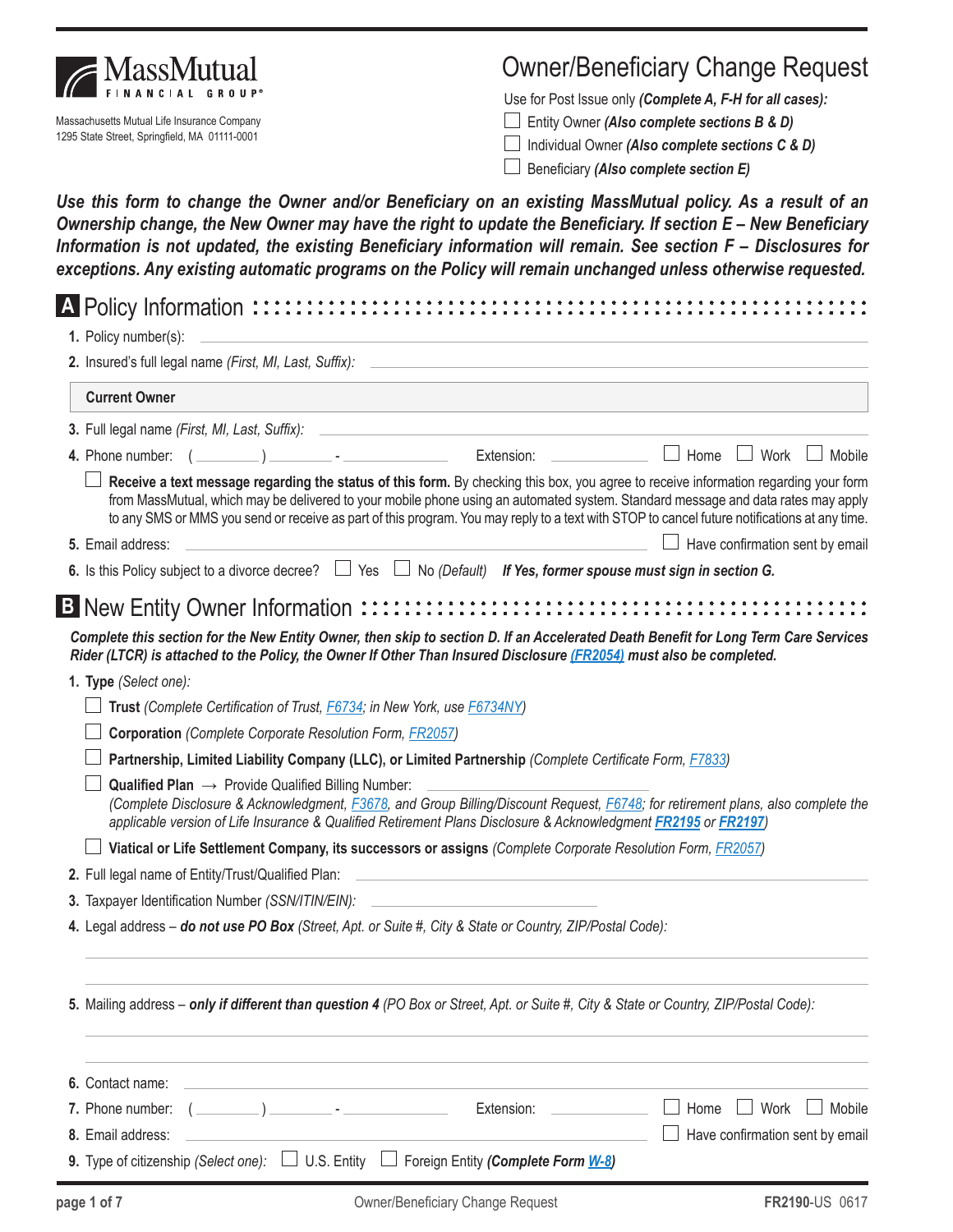Policy number(s): <u>\_\_\_\_\_\_\_\_\_\_\_\_\_\_\_\_\_\_\_\_\_\_\_\_\_\_\_\_\_\_\_\_\_</u>

| "Right of Survivorship" means if an Owner dies, the deceased Owner's portion will pass to the survivor(s) equally otherwise to the<br>estate of whichever said Owners is the last to die. "Tenants-in-Common" means if an Owner dies, the deceased Owner's portion will<br>pass to the estate of that deceased Owner. Note: If the Insured's name has changed, additional documentation is required. |
|------------------------------------------------------------------------------------------------------------------------------------------------------------------------------------------------------------------------------------------------------------------------------------------------------------------------------------------------------------------------------------------------------|
| 1. Type (Select one):                                                                                                                                                                                                                                                                                                                                                                                |
| Insured(s) (Complete questions 2-9 for one Insured; for two Insureds, also complete questions 10-17)                                                                                                                                                                                                                                                                                                 |
| One individual Owner during his/her lifetime and thereafter the Insured<br>(Complete questions 2-9 for the individual Owner, then skip to section D)                                                                                                                                                                                                                                                 |
| One individual Owner during his/her lifetime and thereafter the individual Owner's estate<br>(Complete questions 2-9 for the individual Owner, then skip to section D)                                                                                                                                                                                                                               |
| One individual Owner during his/her lifetime and thereafter a contingent Owner and thereafter the Insured<br>(Complete questions 2-9 for the individual Owner, and questions 10-17 for the contingent Owner)                                                                                                                                                                                         |
| <b>Joint with Right of Survivorship</b> $\rightarrow$ Is Insured an Owner? $\Box$ Yes<br>$\Box$ No<br>(Complete questions 2-9 for the first joint Owner, and questions 10-17 for the second joint Owner)                                                                                                                                                                                             |
| <b>Joint with Tenants-in-Common</b> $\rightarrow$ Is Insured an Owner? $\Box$ Yes $\Box$ No<br>(Complete questions 2-9 for the first joint Owner, and questions 10-17 for the second joint Owner)                                                                                                                                                                                                    |
| 2. Full legal name (First, MI, Last, Suffix):                                                                                                                                                                                                                                                                                                                                                        |
| 3. Date of birth (mm/dd/yyyy):<br><u> 1989 - Andrea State Barbara, amerikan per</u>                                                                                                                                                                                                                                                                                                                  |
| 4. Taxpayer Identification Number (SSN/ITIN): __________________________________                                                                                                                                                                                                                                                                                                                     |
| 5. Residential address - do not use PO Box (Street, Apt. or Suite #, City & State or Country, ZIP/Postal Code):                                                                                                                                                                                                                                                                                      |
| 6. Mailing address - only if different than question 5 (PO Box or Street, Apt. or Suite #, City & State or Country, ZIP/Postal Code):<br>Home<br>Work<br>Mobile<br>7. Phone number:<br>Extension:<br>$\mathbf{I}$<br>Have confirmation sent by email<br>8. Email address:                                                                                                                            |
| 9. Relationship to Insured:                                                                                                                                                                                                                                                                                                                                                                          |
| <b>Complete for a Contingent/Joint Individual Owner</b>                                                                                                                                                                                                                                                                                                                                              |
| 10. Full legal name (First, MI, Last, Suffix): et al. et al. et al. et al. et al. et al. et al. et al. et al. e                                                                                                                                                                                                                                                                                      |
| 11. Date of birth (mm/dd/yyyy):                                                                                                                                                                                                                                                                                                                                                                      |
|                                                                                                                                                                                                                                                                                                                                                                                                      |
| 12. Taxpayer Identification Number (SSN/ITIN):<br>the control of the control of the control of the control of the control of                                                                                                                                                                                                                                                                         |
| 13. Residential address - do not use PO Box (Street, Apt. or Suite #, City & State or Country, ZIP/Postal Code):                                                                                                                                                                                                                                                                                     |
| 14. Mailing address - only if different than question 13 (PO Box or Street, Apt. or Suite #, City & State or Country, ZIP/Postal Code):                                                                                                                                                                                                                                                              |
| Home<br>Work<br>Mobile                                                                                                                                                                                                                                                                                                                                                                               |
| <u> 1980 - Johann Barbara, martxa alemaniar argametria (h. 1980).</u><br>16. Email address:<br>Have confirmation sent by email                                                                                                                                                                                                                                                                       |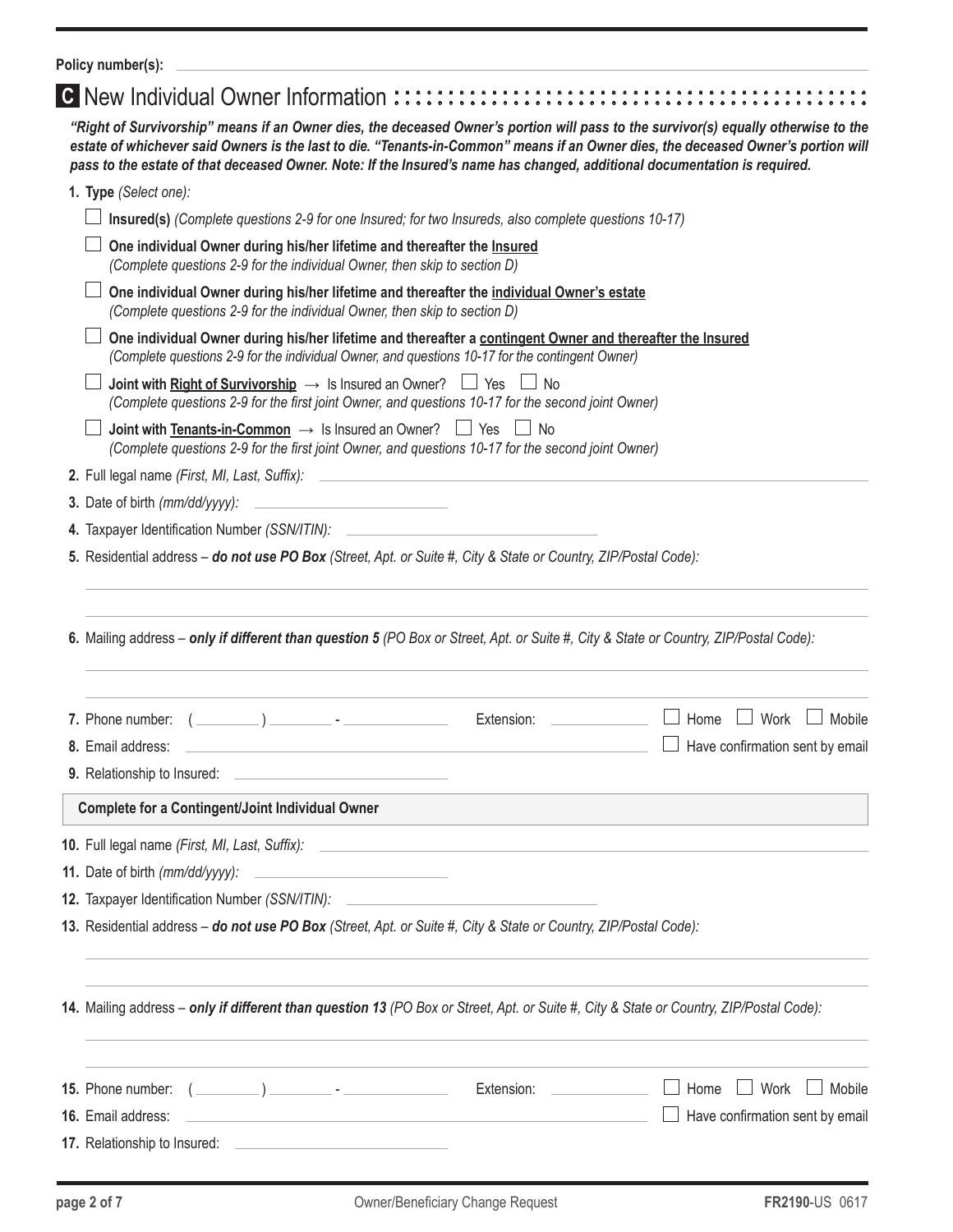Policy number(s):

1. Transfer of Value Certification. The Current and New Owners certify that (Select one; if consideration left blank, assumed at \$0):

 $\Box$  The transfer is a gift or otherwise meets one of the exceptions to the "Transfer of Value" rule

 $\Box$  The transfer is not a gift and does not meet a "Transfer of Value" exception  $\rightarrow$  Consideration:  $\Im$   $\Box$ 

2. Premium Payor Information (Optional). Complete questions 2a-2b below if the New Owner will not be the Premium Payor. The New Owner automatically becomes the Premium Payor unless otherwise indicated below.

a. Full legal name (First, MI, Last, Suffix):

b. Mailing address (PO Box or Street, Apt. or Suite #, City & State or Country, ZIP/Postal Code):

## 

To name additional beneficiaries, copy this page. Not for use with Qualified Plans or Disability Income policies (payments are not made to beneficiaries). For DI policies with a Recipient of Benefits, changing ownership does not change this designation.

### 1. Class of children (Select, if applicable):

| Any lawful children of the Insured                                                                   |  |  |  |  |  |  |  |  |
|------------------------------------------------------------------------------------------------------|--|--|--|--|--|--|--|--|
| Class (Select one): $\Box$ Primary $\Box$ Secondary $\Box$ Tertiary                                  |  |  |  |  |  |  |  |  |
| Issue per stirpes: $\Box$ Yes $\Box$ No (Default)                                                    |  |  |  |  |  |  |  |  |
| Any children born of the marriage of and/or legally adopted by the Insured and (Name provided below) |  |  |  |  |  |  |  |  |
| Class (Select one): $\Box$ Primary $\Box$ Secondary $\Box$ Tertiary                                  |  |  |  |  |  |  |  |  |
| Issue per stirpes: $\Box$ Yes $\Box$ No (Default)                                                    |  |  |  |  |  |  |  |  |
| Other parent's full legal name:                                                                      |  |  |  |  |  |  |  |  |

2. Beneficiary arrangement (Complete the table below; issue per stirpes is available for Named Individuals only):

|        | Primary □ Secondary<br>Class (Select one): $\Box$<br>Tertiary                                                                     |                                                                                  |  |  |  |  |  |  |  |
|--------|-----------------------------------------------------------------------------------------------------------------------------------|----------------------------------------------------------------------------------|--|--|--|--|--|--|--|
|        | Named Individual $\Box$ Trust $\Box$<br>Type (Select one):                                                                        | Trust under Insured's Will □ Estate of Insured  <br><b>Other Entity</b>          |  |  |  |  |  |  |  |
|        | $\Box$ Yes $\Box$ No (Default)<br>Issue per stirpes:                                                                              |                                                                                  |  |  |  |  |  |  |  |
|        | Full legal name:<br>and the state of the control of the state of the state of the state of the state of the state of the state of |                                                                                  |  |  |  |  |  |  |  |
|        | Mailing address:                                                                                                                  |                                                                                  |  |  |  |  |  |  |  |
|        |                                                                                                                                   | $H$ ome $\Box$ Work $\Box$ Mobile $\Box$<br>Unknown                              |  |  |  |  |  |  |  |
|        |                                                                                                                                   | Unknown                                                                          |  |  |  |  |  |  |  |
|        |                                                                                                                                   |                                                                                  |  |  |  |  |  |  |  |
|        | Primary $\Box$ Secondary $\Box$<br>Class (Select one): $\Box$<br>Tertiary                                                         |                                                                                  |  |  |  |  |  |  |  |
|        | Type (Select one): $\Box$ Named Individual $\Box$ Trust $\Box$                                                                    | Trust under Insured's Will $\Box$<br>Estate of Insured<br><b>Other Entity</b>    |  |  |  |  |  |  |  |
|        | Issue per stirpes: $\Box$ Yes $\Box$ No (Default)                                                                                 |                                                                                  |  |  |  |  |  |  |  |
| $\sim$ | Full legal name:<br>the control of the control of the control of the control of the control of the control of                     |                                                                                  |  |  |  |  |  |  |  |
|        | Mailing address:                                                                                                                  |                                                                                  |  |  |  |  |  |  |  |
|        |                                                                                                                                   | Work ∟Mobile l<br>$\Box$ Unknown<br>Home  <br>Ext:                               |  |  |  |  |  |  |  |
|        |                                                                                                                                   | Unknown<br>TIN (SSN/ITIN/EIN):<br><u> The Communication of the Communication</u> |  |  |  |  |  |  |  |
|        | Relationship to Insured:                                                                                                          | Distribution (If not equal shares; \$ or %):                                     |  |  |  |  |  |  |  |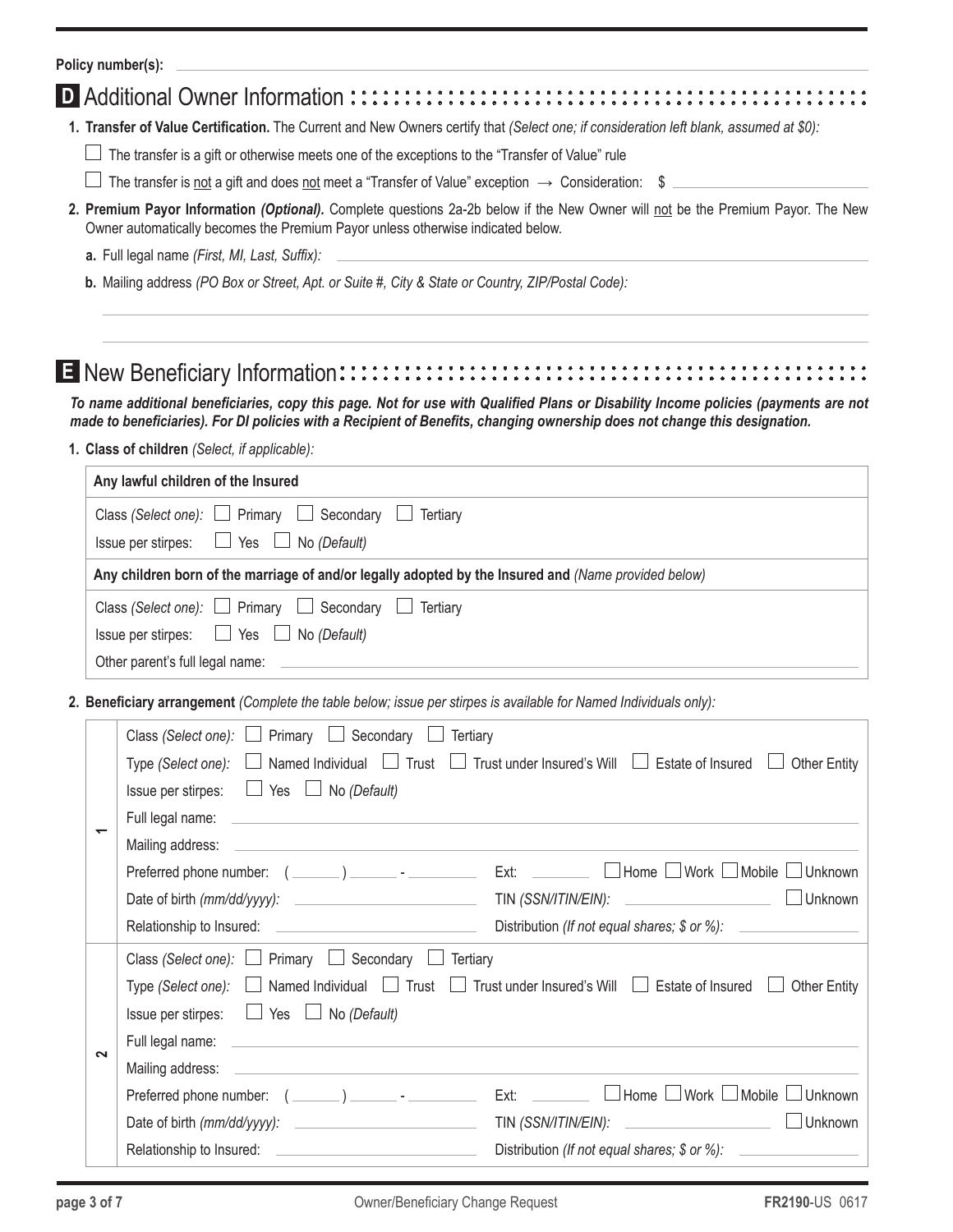|    | Policy number(s):                                                                                                                                |  |  |  |  |  |  |  |  |  |
|----|--------------------------------------------------------------------------------------------------------------------------------------------------|--|--|--|--|--|--|--|--|--|
|    |                                                                                                                                                  |  |  |  |  |  |  |  |  |  |
|    | Class (Select one): $\Box$ Primary $\Box$ Secondary $\Box$ Tertiary                                                                              |  |  |  |  |  |  |  |  |  |
|    | Type (Select one): $\Box$ Named Individual $\Box$ Trust $\Box$ Trust under Insured's Will $\Box$ Estate of Insured $\Box$ Other Entity           |  |  |  |  |  |  |  |  |  |
|    | $\Box$ Yes $\Box$ No (Default)<br>Issue per stirpes:                                                                                             |  |  |  |  |  |  |  |  |  |
| က  |                                                                                                                                                  |  |  |  |  |  |  |  |  |  |
|    | Mailing address:<br><u> 1989 - Andrea Stadt Britain, amerikansk politiker (</u> † 1908)                                                          |  |  |  |  |  |  |  |  |  |
|    | $\Box$ Home $\Box$ Work $\Box$ Mobile $\Box$ Unknown                                                                                             |  |  |  |  |  |  |  |  |  |
|    | TIN (SSN/ITIN/EIN):<br>Unknown                                                                                                                   |  |  |  |  |  |  |  |  |  |
|    |                                                                                                                                                  |  |  |  |  |  |  |  |  |  |
|    | Class (Select one): $\Box$ Primary $\Box$ Secondary $\Box$ Tertiary                                                                              |  |  |  |  |  |  |  |  |  |
|    | Type (Select one): $\Box$ Named Individual $\Box$ Trust $\Box$ Trust under Insured's Will $\Box$ Estate of Insured $\Box$<br><b>Other Entity</b> |  |  |  |  |  |  |  |  |  |
|    | Issue per stirpes: $□$ Yes $□$ No (Default)                                                                                                      |  |  |  |  |  |  |  |  |  |
|    | Full legal name:<br>the control of the control of the control of the control of the control of the control of                                    |  |  |  |  |  |  |  |  |  |
| 4  | Mailing address:                                                                                                                                 |  |  |  |  |  |  |  |  |  |
|    | $\Box$ Home $\Box$ Work $\Box$ Mobile $\Box$ Unknown                                                                                             |  |  |  |  |  |  |  |  |  |
|    | TIN (SSN/ITIN/EIN):<br>$\Box$ Unknown                                                                                                            |  |  |  |  |  |  |  |  |  |
|    |                                                                                                                                                  |  |  |  |  |  |  |  |  |  |
|    | Class (Select one): □ Primary □ Secondary □ Tertiary                                                                                             |  |  |  |  |  |  |  |  |  |
|    | Type (Select one): $\Box$ Named Individual $\Box$ Trust $\Box$ Trust under Insured's Will $\Box$ Estate of Insured $\Box$ Other Entity           |  |  |  |  |  |  |  |  |  |
|    | Issue per stirpes: $\Box$ Yes $\Box$ No (Default)                                                                                                |  |  |  |  |  |  |  |  |  |
| မာ | Full legal name:<br><u> 1989 - Andrea Stadt Britain, amerikansk politiker (</u>                                                                  |  |  |  |  |  |  |  |  |  |
|    | Mailing address:<br><u> 1989 - Johann Harry Harry Harry Harry Harry Harry Harry Harry Harry Harry Harry Harry Harry Harry Harry Harry</u>        |  |  |  |  |  |  |  |  |  |
|    | $\Box$ Home $\Box$ Work $\Box$ Mobile $\Box$ Unknown<br>Ext:                                                                                     |  |  |  |  |  |  |  |  |  |
|    |                                                                                                                                                  |  |  |  |  |  |  |  |  |  |
|    |                                                                                                                                                  |  |  |  |  |  |  |  |  |  |
|    |                                                                                                                                                  |  |  |  |  |  |  |  |  |  |

**3. UTMA/UGMA.** UTMA/UGMA refer to a state's law that governs the transfer of title to life insurance proceeds to a Custodian to manage for a minor until the minor reaches an age permitted by law. Under the UTMA/UGMA of the state designated in question 3d, the person designated in question 3a will be Custodian for the child(ren) named in this section. These custodial arrangements may only be used in states where permitted by applicable law. This is not applicable to the Issue per stirpes, if selected.

**a.** Custodian's full legal name *(First, MI, Last, Suffix):*

- **b.** Date of birth *(mm/dd/yyyy):*
- **c.** Mailing address *(PO Box or Street, Apt. or Suite #, City & State or Country, ZIP/Postal Code):*

**d.** Custodial state: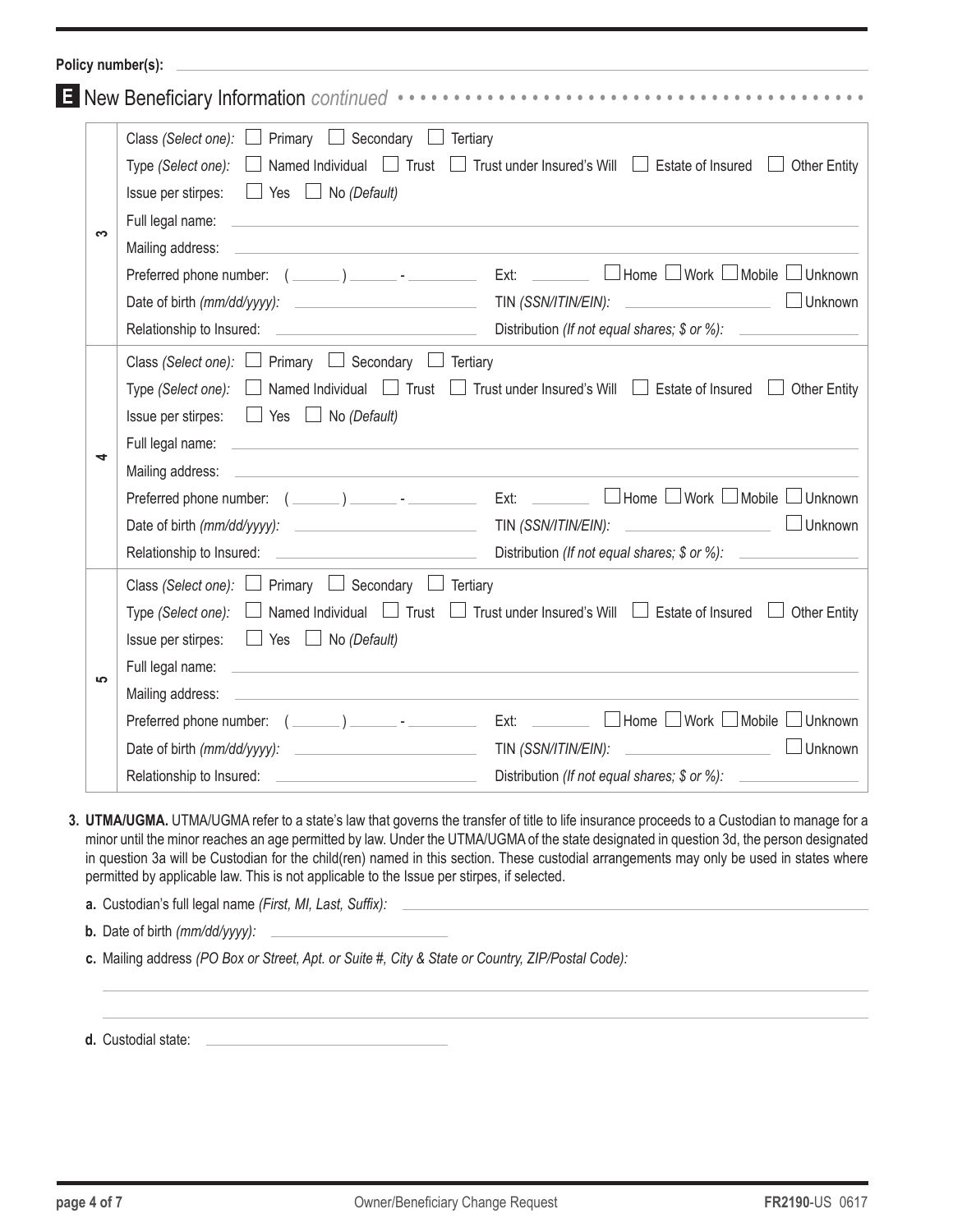### **F** Disclosures ::::

**Beneficiary.** Unless otherwise requested, proceeds shall be paid equally and in one sum as follows:

- If there is no living or existing beneficiary, the proceeds will be paid to the owner or the owner's estate.
- If there is no living or existing beneficiary, and the owner is an entity, the proceeds will be paid to the entity.
- For survivorship policies, if both insureds are owners and there is no living or existing beneficiary, the proceeds will be paid to the estate of the last to die of the insureds.
- If Distribution Amounts/Percentages are designated, and a beneficiary predeceases the Insured, no longer exists or is no longer entitled to payment, that amount/percentage will be distributed to the surviving beneficiaries in that class as per the ratio designated.
- If dollar amounts are designated, and the proceeds at the death of the Insured are greater or less than the total amount designated, then the proceeds payable to each beneficiary will be adjusted so that the relative ratio between and among the beneficiaries remains the same.
- If a revocable trust is the owner, and the trust is not in effect at the death of the Insured, and there is no living or existing beneficiary, the proceeds shall be paid to the designated grantor(s) equally, otherwise to the estate of whichever said grantors is the last to die.
- If a Trust under the Insured's Will is designated, then proceeds will be paid only if the Will is probated and if there is a trust in effect.
- If Other Entity is designated, such designation shall include the successors or assigns of the Other Entity.

"Lawful child(ren)", "issue" and "children" of a person mean only the lawful children born to or adopted by that person.

If "Issue per stirpes" is elected and a beneficiary dies before the Insured, any amount that would have been paid to that beneficiary, will be paid in one sum and in equal shares to the surviving children of that beneficiary, if any, before any other contingent beneficiary.

If "Issue per stirpes" is not elected and a beneficiary dies before the Insured, any amount that would have been paid to that beneficiary, will be paid in equal shares to the surviving primary beneficiaries, if any.

#### **General Provisions:**

- The Company is only responsible to perform according to the terms of the policy, and is not responsible for carrying out the terms of any trust or any trust agreement outside of this policy.
- If no custodian is designated, any money payable to a minor will be paid to the court appointed guardian of the estate of the minor. Only the legal guardian of the minor can exercise any rights given to a minor.
- When the Owner of the contract is not the Insured and the Owner is not the beneficiary, there may be unintended income and gift tax consequences. The Owner should seek advice from personal legal or tax advisors.

**Policy Ownership Requirements.** To help the government fight the funding of terrorism and money laundering activities, federal law requires all financial institutions to obtain, verify and record information about our customers. This form asks for information and/or documents for ownership changes to help identify the new Owner. If the required information or documentation is not provided or this form is not completed entirely, this change may not be processed as requested.

**Impact on Policy if an Accelerated Death Benefit for Long Term Care Services Rider (LTCR) is attached to the Policy.** (1) There can be only one Owner of the Policy; and (2) the Owner If Other Than Insured Disclosure form (FR2054) must also be completed if the new Owner is not the Insured.

**Annuity Purchase Agreement Rider.** If attached to the Policy, it will be cancelled as the result of any ownership change.

### **Qualified Plans as Owners:**

- If the Policy is owned by a Qualified Plan, the Plan will be designated as the sole Owner and Beneficiary of the Policy and be subject to all terms and conditions set forth in the Policy.
- The Company shall not be responsible for administration of the Plan with respect to its ownership of the Policy, including, by way of example, tax withholding and reporting on any Plan distributions. The Company's responsibility will be limited solely to the administration of the terms of the Policy.
- Any distributions from the Policy will be made payable to the Plan as the Owner.

The Company recommends consulting with appropriate legal and tax advisors to understand all implications of an ownership transfer to a Qualified Plan.

**Tax Disclosures.** The current and the new Owners, if any, acknowledge and agree that:

- (a) Neither the Company nor any of its agents, employees or representatives are authorized to give legal or tax advice, and (b) the undersigned have not relied on any representations or advice from the Company, its agents, employees, or representatives with respect to this transfer.
- A transfer of the Policy's ownership may have federal or state income tax consequences. The current and new Owners have had the opportunity to seek advice from personal legal and tax advisors regarding this transfer.
- Under the "Transfer for Value" rule of the Internal Revenue Code Section 101(a)(2), life insurance death proceeds are taxable in the hands of a transferee who has received the life insurance Policy in exchange for any valuable consideration, monetary or otherwise. The "Transfer for Value" rule does not apply to (a) a transfer to the Insured(s), (b) a transfer to a corporation if the Insured(s) is an officer or shareholder of the corporation, (c) a transfer to a partner of the Insured(s) or a partnership in which the Insured(s) is a partner or (d) a transfer where the transferee determines basis (investment) in whole or in part with reference to the basis of the transferor (typically a gift). If the transfer does not qualify as one of the exceptions listed, any taxable death proceeds will be subject to tax reporting and withholding by the Company.
- When the Owner of the Policy is not the Insured and the Owner is not the Beneficiary, there may be unintended income and gift tax consequences. The Owner should seek advice from personal legal or tax advisors.

**Rights of the Owner on Transfer of Ownership.** Every right, privilege, option and benefit granted by the Policy(ies) or allowed by the Company and the right to change the succession of ownership of the Policy(ies) are transferred to the new Owner by this amendment. Any encumbrance or demand (i.e. assignments, loans, Modified Endowment Contract status) also succeed to the new Owner by this amendment.

**Impact on the Beneficiary.** Unless a new Beneficiary is designated in section E, the prior designation will remain in force. Disability Income and Business Overhead policies do not provide for payment to beneficiaries.

**For Qualified Plan to Insured transfers.** If personal beneficiaries were named previously, then they will remain the Beneficiaries as of the date of this amendment. If the trustee(s) of the Qualified Plan were named previously, then the estate of the Insured will be the Beneficiary as of the date of this amendment, unless otherwise designated in section E.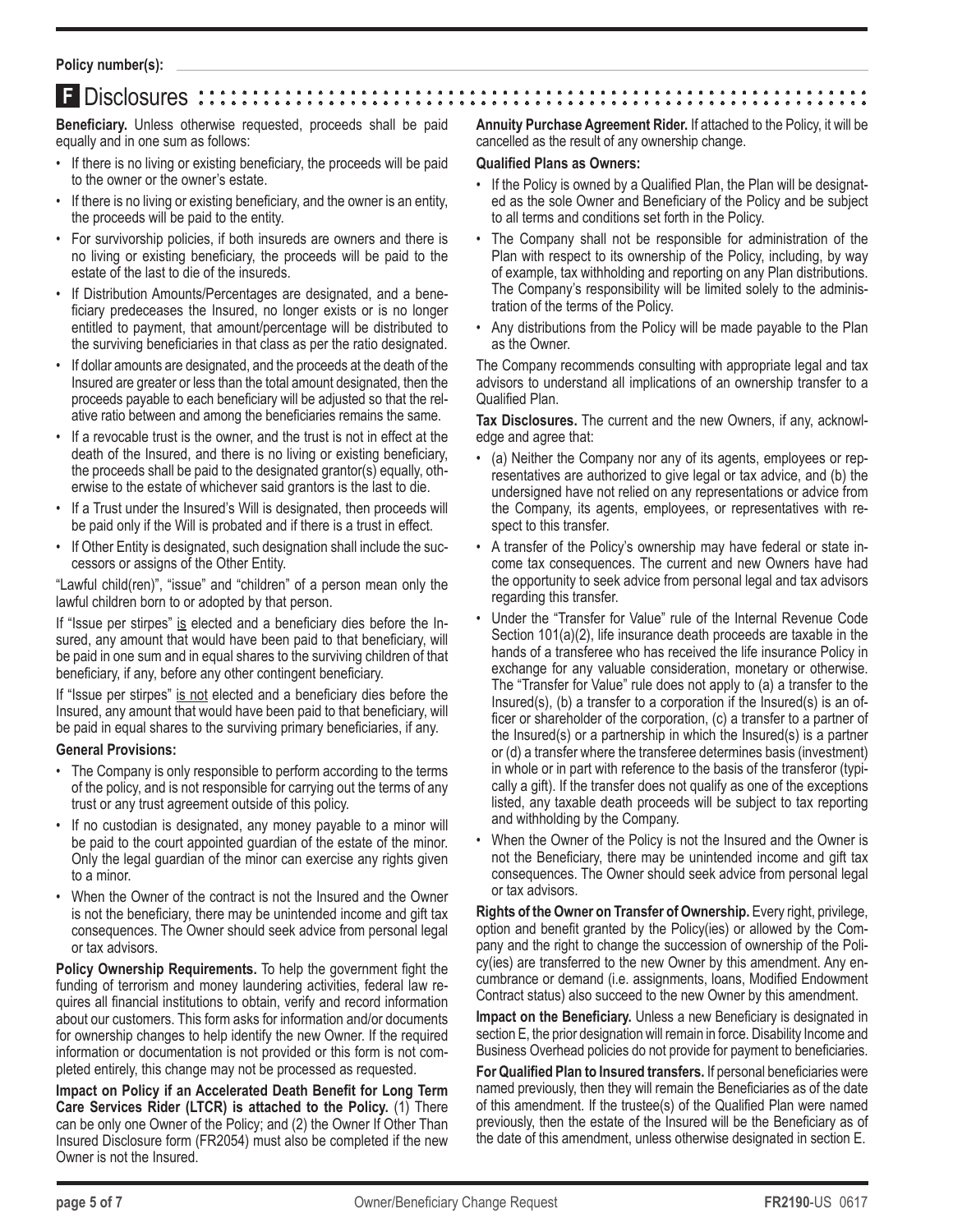### **G** Agreements & Signatures ���������������������������������������������������

**Taxpayer Certification.** By my signature, I, the Owner, certify under penalties of perjury that: (1) the number shown in section B or C is my correct Taxpayer Identification Number; (2) I am not subject to backup withholding; (3) I am a U.S. person (including U.S. resident alien); and (4) the FATCA code entered on this form (if any) indicating that I am exempt from FATCA reporting is correct. *Strike out any of these statements if incorrect.*

*Note: While we are required by the IRS to include item 4 above, FATCA does not apply to a U.S. account owned by a U.S. person, so we have not included the ability to enter an exemption code. If you have indicated that you are not a U.S. person, any applicable FATCA information will be captured on the Form W-8.*

The Internal Revenue Service does not require your consent to any provision of this document other than the certifications required to **avoid backup withholding.**

| <b>Current Owner</b>                                                                                                                                                                                                                                                                          |  |  |  |  |  |  |  |  |
|-----------------------------------------------------------------------------------------------------------------------------------------------------------------------------------------------------------------------------------------------------------------------------------------------|--|--|--|--|--|--|--|--|
| I, the undersigned, have read all statements and answers and agree that the information provided is true, complete, and correctly recorded to<br>the best of my knowledge and belief. I hereby consent to the transfer of ownership and/or beneficiary arrangement as indicated on this form. |  |  |  |  |  |  |  |  |
|                                                                                                                                                                                                                                                                                               |  |  |  |  |  |  |  |  |
| <b>Printed name:</b><br>Date:<br><u> 1989 - Johann Barn, amerikansk politiker (d. 1989)</u><br>Title (If applicable):<br>Sole Officer<br><u> 1989 - Johann Barn, amerikansk politiker (d. 1989)</u>                                                                                           |  |  |  |  |  |  |  |  |
| Printed name of Corporation/Partnership/Trust (If applicable):<br>The manufacture of Corporation/Partnership/Trust (If applicable):                                                                                                                                                           |  |  |  |  |  |  |  |  |
|                                                                                                                                                                                                                                                                                               |  |  |  |  |  |  |  |  |
| Signature of Current Additional Owner or former spouse (If applicable):<br>Printed name:                                                                                                                                                                                                      |  |  |  |  |  |  |  |  |
| Date:<br><u> 1989 - Andrea Station Barbara, actor a contrador de la contrador de la contrador de la contrador de la contra</u><br>Title (If applicable):                                                                                                                                      |  |  |  |  |  |  |  |  |
| Printed name of Corporation/Partnership/Trust (If applicable):<br><u> 1980 - John Stone, Amerikaansk politiker (</u> † 1902)                                                                                                                                                                  |  |  |  |  |  |  |  |  |
|                                                                                                                                                                                                                                                                                               |  |  |  |  |  |  |  |  |
| New Owner (Complete if changing ownership)                                                                                                                                                                                                                                                    |  |  |  |  |  |  |  |  |
| I, the undersigned, have read all statements and answers and agree that the information provided is true, complete and correctly recorded<br>to the best of my knowledge and belief.                                                                                                          |  |  |  |  |  |  |  |  |
|                                                                                                                                                                                                                                                                                               |  |  |  |  |  |  |  |  |
| Signature of New Owner: 2008 Communication of New Owner:                                                                                                                                                                                                                                      |  |  |  |  |  |  |  |  |
| Printed name: Note and the set of the set of the set of the set of the set of the set of the set of the set of<br>Date:<br>Sole Officer                                                                                                                                                       |  |  |  |  |  |  |  |  |
| Printed name of Corporation/Partnership/Trust (If applicable):<br><u> 1989 - Andrea State Barbara, amerikan personal di sebagai personal di sebagai personal di sebagai personal di</u>                                                                                                       |  |  |  |  |  |  |  |  |
|                                                                                                                                                                                                                                                                                               |  |  |  |  |  |  |  |  |
| Signature of New Additional Owner (If applicable): And the Community of the Community of New Additional Owner                                                                                                                                                                                 |  |  |  |  |  |  |  |  |
| <u> 1989 - Johann Barn, amerikansk politiker (d. 1989)</u><br>Printed name:<br>Date:                                                                                                                                                                                                          |  |  |  |  |  |  |  |  |
| Title (If applicable):<br><u> 1989 - Johann John Stein, markin fan it ferskearre fan it ferskearre fan it ferskearre fan it ferskearre fan</u><br>Printed name of Corporation/Partnership/Trust <i>(If applicable)</i> :                                                                      |  |  |  |  |  |  |  |  |
|                                                                                                                                                                                                                                                                                               |  |  |  |  |  |  |  |  |
| Witness (Complete in Massachusetts at time of Owner signature(s) for Beneficiary changes; signature dates must match)                                                                                                                                                                         |  |  |  |  |  |  |  |  |
| I, the undersigned, am a disinterested party (i.e. anyone other than the Owner, Insured or Beneficiary) and have witnessed the above<br>signature(s).                                                                                                                                         |  |  |  |  |  |  |  |  |
| Signature of Witness:<br><u> 1989 - Andrea Stadt Britain, amerikansk politiker (</u>                                                                                                                                                                                                          |  |  |  |  |  |  |  |  |
| Printed name:<br>Date:                                                                                                                                                                                                                                                                        |  |  |  |  |  |  |  |  |

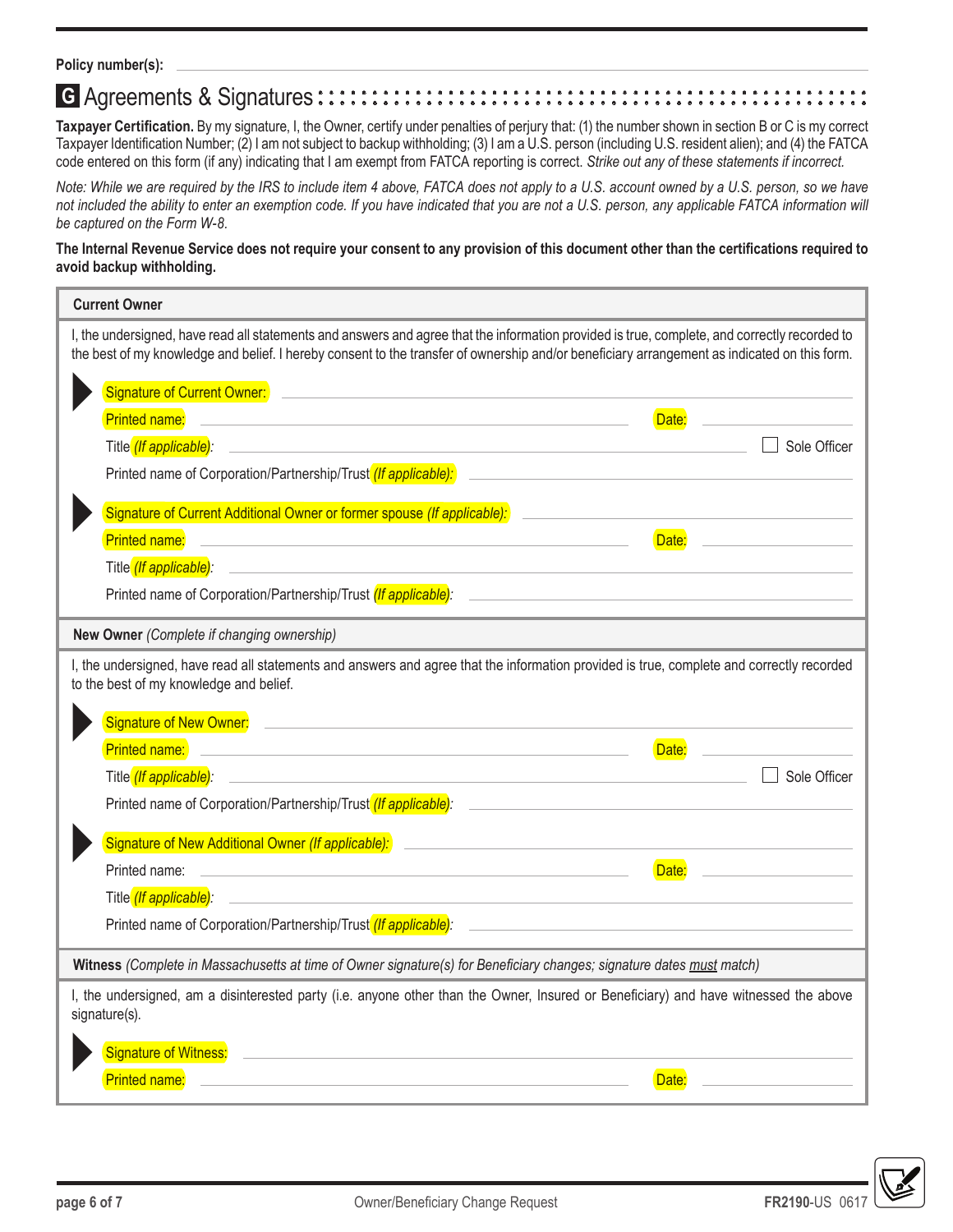#### El Submission Instructions :::::::::::::: . . . . . . . . . . . . . . . . .<br>. . . . . . . . . . . . . . . .

For more information or general questions, use the resources below or for additional information regarding the Policy, visit www.massmutual.com. Once you have reviewed and completed the form, return pages 1-6 for processing. We will only accept responsibility for forms that are submitted as indicated below.

| Life                                                                                      |                                                                                                               |                                                                                                                                                                         |  |  |  |  |  |  |  |  |  |
|-------------------------------------------------------------------------------------------|---------------------------------------------------------------------------------------------------------------|-------------------------------------------------------------------------------------------------------------------------------------------------------------------------|--|--|--|--|--|--|--|--|--|
| Phone:<br>1-800-272-2216<br>Monday through Friday, 8 a.m. - 8 p.m.<br>Fastern Time        | Mail:<br>MassMutual Financial Group<br>Attention: Life Hub<br>1295 State Street<br>Springfield, MA 01111-0001 | Email:<br>lifefax@massmutual.com<br>Fax:<br>Attention: Life Hub<br>1-866-329-4527<br>Retain this original and the fax machine<br>confirmation statement for your files. |  |  |  |  |  |  |  |  |  |
| <b>Disability Income</b>                                                                  |                                                                                                               |                                                                                                                                                                         |  |  |  |  |  |  |  |  |  |
| Phone:<br>1-800-272-2216<br>Monday through Friday, 8 a.m. - 8 p.m.<br><b>Eastern Time</b> | Mail:<br>MassMutual Financial Group<br>1295 State Street, W066<br>Springfield, MA 01111-0001                  | Email:<br>DIFAX@massmutual.com                                                                                                                                          |  |  |  |  |  |  |  |  |  |
| <b>Worksite Insurance</b>                                                                 |                                                                                                               |                                                                                                                                                                         |  |  |  |  |  |  |  |  |  |
| Phone:<br>1-800-548-0073<br>Monday through Friday, 8 a.m. - 5 p.m.<br>Eastern Time        | Mail:<br>MassMutual Financial Group<br>PO Box 2488<br>Springfield, MA 01101-2488                              | Email:<br>LCMclientservices@massmutual.com<br>Fax:<br>1-860-562-6154<br>Retain this original and the fax machine<br>confirmation statement for your files.              |  |  |  |  |  |  |  |  |  |

MassMutual Financial Group is a marketing name for Massachusetts Mutual Life Insurance Company (MassMutual) and its affiliated companies and sales representatives.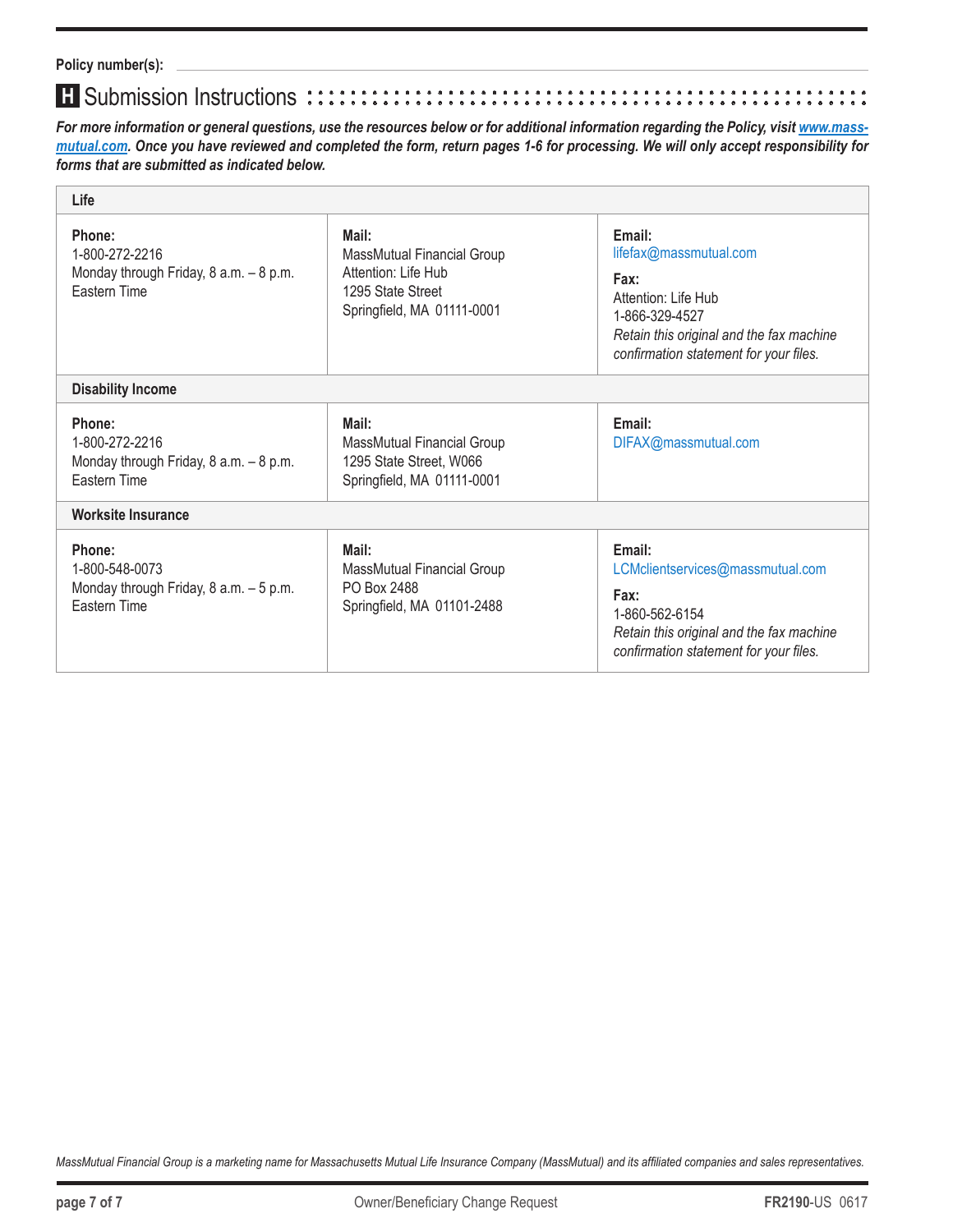# Signature Guidelines



Massachusetts Mutual Life Insurance Company 1295 State Street, Springfield, MA 01111-0001

*Use these guidelines to determine signature and title requirements for all products and forms. If you have additional questions regarding signature requirements, contact the MassMutual Service Center at 1-800-272- 2216 (Monday through Friday, 8am – 8pm Eastern Time).*

| <b>Owner Type</b>                                                                                         | <b>Signature format and examples</b>                                                                                                                         | <b>Additional Information</b>                                                                                                                                                                                                                                                                                  |
|-----------------------------------------------------------------------------------------------------------|--------------------------------------------------------------------------------------------------------------------------------------------------------------|----------------------------------------------------------------------------------------------------------------------------------------------------------------------------------------------------------------------------------------------------------------------------------------------------------------|
| Corporation                                                                                               | [Full name of authorized officer], [title]<br>Example: John Doe, AVP                                                                                         | A completed MassMutual Corporate Resolution<br>(FR2057) must be submitted or on file.                                                                                                                                                                                                                          |
|                                                                                                           | Acceptable titles may include: Chief Executive<br>Officer, Director, President, Vice President<br>Members of the Board of Directors, including               | If the officer is the Insured/Annuitant or a family<br>$\bullet$<br>member, we require the signature of another offi-<br>cer who is not related. If all officers are related, the<br>signature of two officers is required.                                                                                    |
|                                                                                                           | Chairman of the Board, are not acceptable un-<br>less they are also Officers of the corporation or<br>the raised corporate seal is affixed.                  | If the Insured/Annuitant is the only officer, we re-<br>$\bullet$<br>quire either a letter on company stationery to that<br>effect or the Insured/Annuitant's signature with the<br>corporate seal affixed. When applicable, check<br>sole officer box on form and include appropriate<br>signature and title. |
| Partnership<br>Limited Liability Partner-                                                                 | [Full name of authorized officer], [title]<br>Example: John Doe, Partner                                                                                     | A completed copy of the Entity Certification (F7833)<br>$\bullet$<br>must be submitted or on file.                                                                                                                                                                                                             |
| ship (LLP)<br>Limited Partnership (LP)<br>$\bullet$                                                       | Acceptable titles may include: Partner, General<br>Partner, Managing Partner                                                                                 | If the officer is the Insured/Annuitant or a family<br>$\bullet$<br>member, we require the signature of another part-                                                                                                                                                                                          |
|                                                                                                           | General Partner is the only acceptable title for<br>Limited Partnerships.                                                                                    | ner who is not related. If all partners are related,<br>the signature of two partners is required.                                                                                                                                                                                                             |
|                                                                                                           | Limited Partner is not an acceptable title for<br>any type of partnership.                                                                                   | If the Insured/Annuitant is the only partner, we re-<br>$\bullet$<br>quire either a letter on company stationery to that<br>effect or the Insured/Annuitant's signature with the<br>corporate seal affixed. When applicable, check<br>sole officer box on form and include appropriate<br>signature and title. |
| Limited Liability Company<br>$\bullet$<br>(LLC)                                                           | [Full name of authorized officer], [title]<br>Example: John Doe, Director                                                                                    | A completed copy of the Entity Certification (F7833)<br>$\bullet$<br>must be submitted or on file.                                                                                                                                                                                                             |
| Professional Limited Liabili-<br>$\bullet$<br>ty Company (PLLC)<br><b>Public Limited Company</b><br>(PLC) | Acceptable titles may include: Alternate Di-<br>rector, Director, Manager, Managing Director,<br>Managing Principal, Principal, Managing Mem-<br>ber, Member | If the officer is the Insured/Annuitant or a family<br>$\bullet$<br>member, we require the signature of another offi-<br>cer who is not related. If all officers are related, the<br>signature of two officers is required.                                                                                    |
|                                                                                                           | (Member is not recognized in Colorado.)                                                                                                                      | If the Insured/Annuitant is the only officer, we re-<br>$\bullet$<br>quire either a letter on company stationery to that<br>effect or the Insured/Annuitant's signature with the<br>corporate seal affixed. When applicable, check<br>sole officer box on form and include appropriate<br>signature and title. |

*MassMutual Financial Group is a marketing name for Massachusetts Mutual Life Insurance Company (MassMutual) and its affiliated companies and sales representatives.*